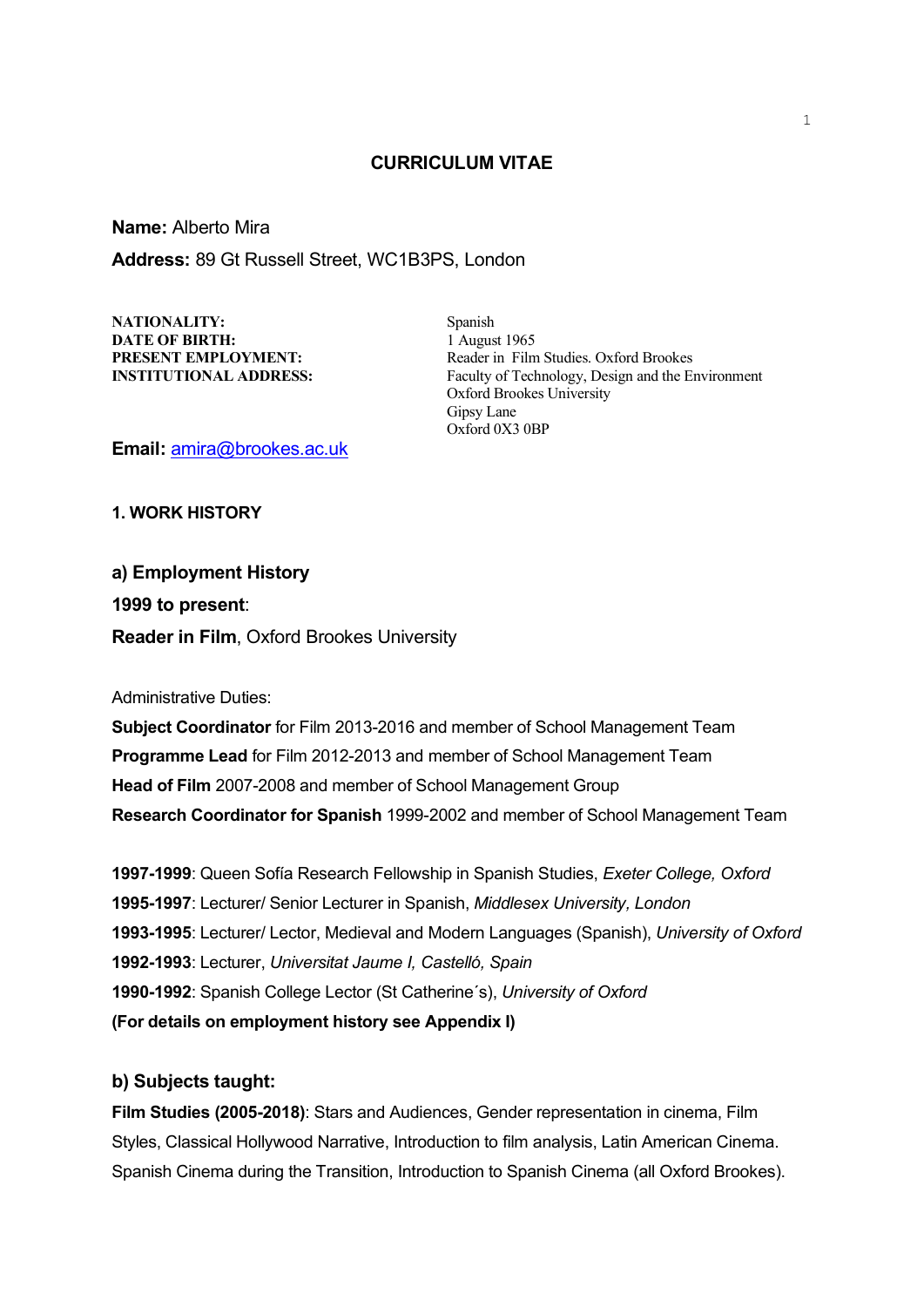**Spanish and Latin American Film (1993-1999):** Courses on Spanish Film History (Oxford University, Oxford Brookes), Almodóvar (Brookes), Spanish Contemporary cinema (Oxford University, Brookes), Spanish film during the Transition (Oxford University).

**Spanish and Latin American Literature (1992-2005)**, Spanish Twentieth Century Modernist Theatre (Oxford University), Golden Age *Comedia* (Oxford University), Valle-Inclán (Oxford University), Federico García Lorca (Oxrofr University), Latin American Cinema (Oxford Brookes).

**Translation (1995-2018):** Theory and Practice (Undergraduate and postgraduate at Middlesex University), Audiovisual Translation (Universitad Autónoma de Barcelona, Middlesex University). Also online postgraduate course on translation theory (Universitat Autonoma de Barcelona).

**Cultural Studies**: Team-taught modules on Gender in European Literature, Popular Culture and European Cinema, European Modernism, Critical Theory (Undergraduate and Postgraduate)

**(For a detailed list of course topics, please refer to Appendix I)**

# **c) Grants and Externally funded research projects:**

**2022:** Visiting Fellow (Giner de los Ríos program) at Universidad de Alcalá de Henares **2019:** Visiting fellow at the Universidad de Alcalá (Giner de los Ríos program, Dpt of Communication and Documentation)

**2019-2022:** Member of MASDIME Proyect Masculinidades Disidentes en España y América Latina PID2019-106083GB-I00 Funded by Spanish Education Ministry

**2016**: Member of the HERA funded "Cruising the 1970s-CRUSEV"-CRP no. 5087-00242A - HERA / ESF. Researchers from Germany, Spain and the UK collaborate on this project on homosexual cultures in Europe after Stonewall.

**2014-2016:** Member of research networks in Spain, developing projects on "e-Skills and Education in Digital Communication for Jobs" (CSO2013-40702-P, Ministerio de Economía) and "Space, bodies and material cultures"(Code: FFI2011-24211)

**2015:** Spanish Education Ministry-funded research network: «Diversidad de género, masculinidad y cultura en España, Argentina y México» (FEM2015-69863-P) del Ministerio de Economía y Competitividad (Gobierno de España)

**2007:** AHRC Award for completion on project on homosexual spectatorship in Spain. **2002:** AHRB Award (four months matched by my institution) for completion of project on Cultural history of Homosexuality in Spain. Completed following schedule. Monograph published May 2004.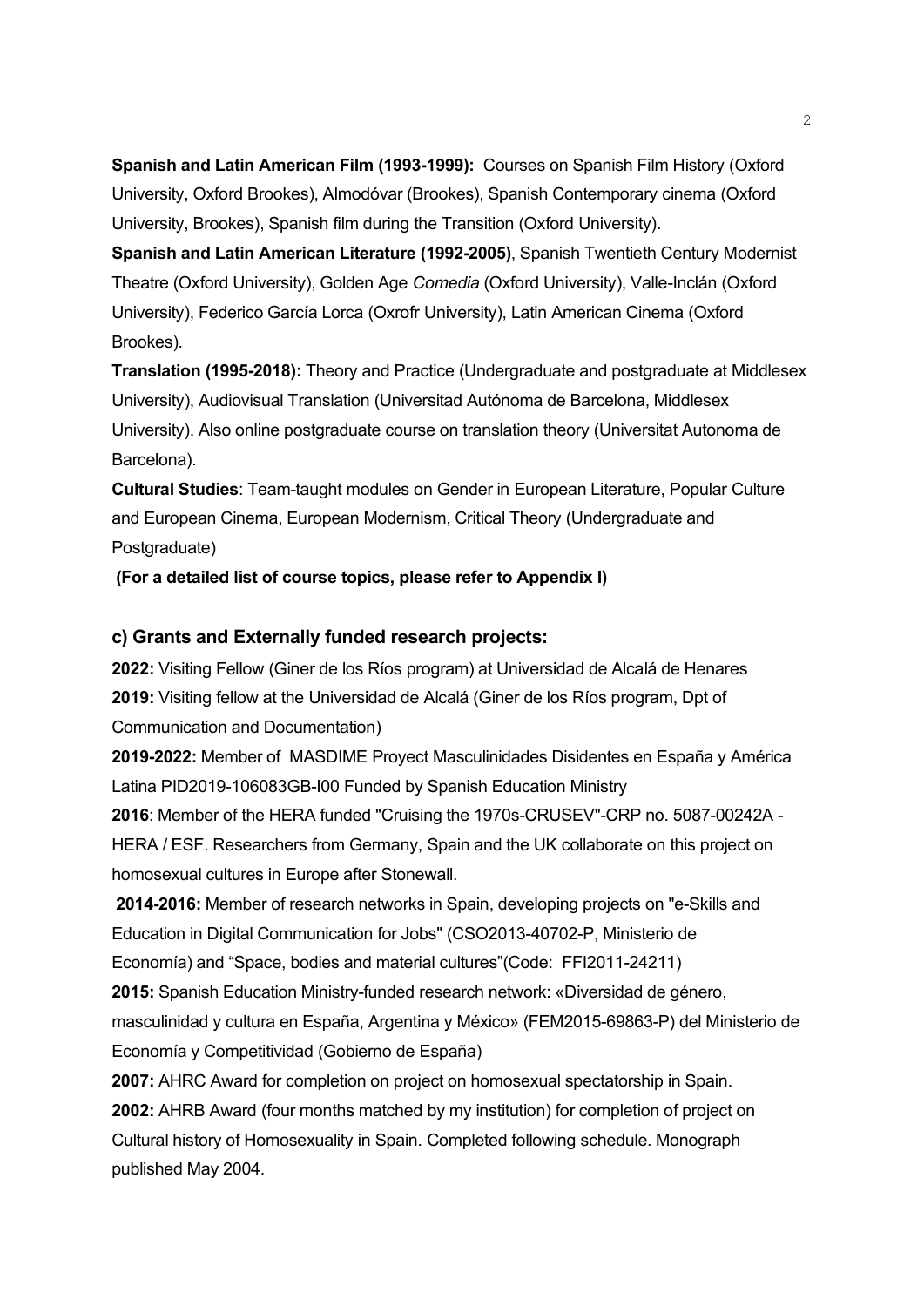**1990:** MA dissertation funded by a Research Grant from the Spanish Government.

## **2. UNIVERSITY EDUCATION/ QUALIFICATIONS**

**1994**: Obtained *Ph.D. in English and American Drama, University of Valencia (Spain).* Ph D.Thesis on homosexual enunciation in the dramatic text (Original Title: *Secreto a voces: texto dramático y enunciación homosexual*., submitted on May 23, 1994, awarded with a *Distinction* mark; this was later published by the University of Valencia Press).

**1992**: *M.A. in English Studies, University of Valencia*. M.A. Thesis on the construction of gay identity in Post-Stonewall English and American Drama.

**1991:** Grau Mitjá in Catalan

**1991:** ANECA (Spanish Qualification for University Teaching)

**1990**: *Spanish research grant on language studies awarded by the Spanish Ministry of Education.* Developed a project on the representations of Death in Jacobean Drama, submitted as an extended essay for B.A degree.

**1989**: *Degree in Modern Languages with Film*, University of Valencia, Spain. Overall mark: *Sobresaliente* (First Class degree).

## **3. RESEARCH**

## **Current projects:**

*Homoerotic Cinema:* a single authored monograph including an introduction on

homoeroticism in cinema and a selection of 23 short articles on homoerotic films. Publication planned for early 2023

*Queer childhoods European cinema*: A number of chapters and papers in the past three years, detailed in the full list of publications, have explored aspects of the representation of queer childhoods in cinema. These will be used to find a publisher for a volume on the subject..

**Experiencing queerness in Hispanic Autobiographical Writing: after five years working on** a series of authors of autobiographical narratives, I am in a position of reworking my articles into a monograph.

**External Consultancy (ongoing)**: Libretto for musical to be produced by Stage Company; Seminar/ Video on Broadway musicals for Mastercard.

**Externally Funded Research Network:.** MASDIME on "Dissident Masculinities in Spanish and Latin American Writing and Cinema" Ref. PID2019-106083GB-I00 (Funded by Spanish Education Ministry)

### *Research Areas*:,

Audiences. Queer film, Gender on Film (representation, politics and consumption). Stardom and celebrity cultures. Spectatorship, Masculinities. Hispanic Film. Translation.

## *Publications***:**

**Monographs**, including *The Pop Musical. Sweat, Tears and Tarnished Utopias* (Columbia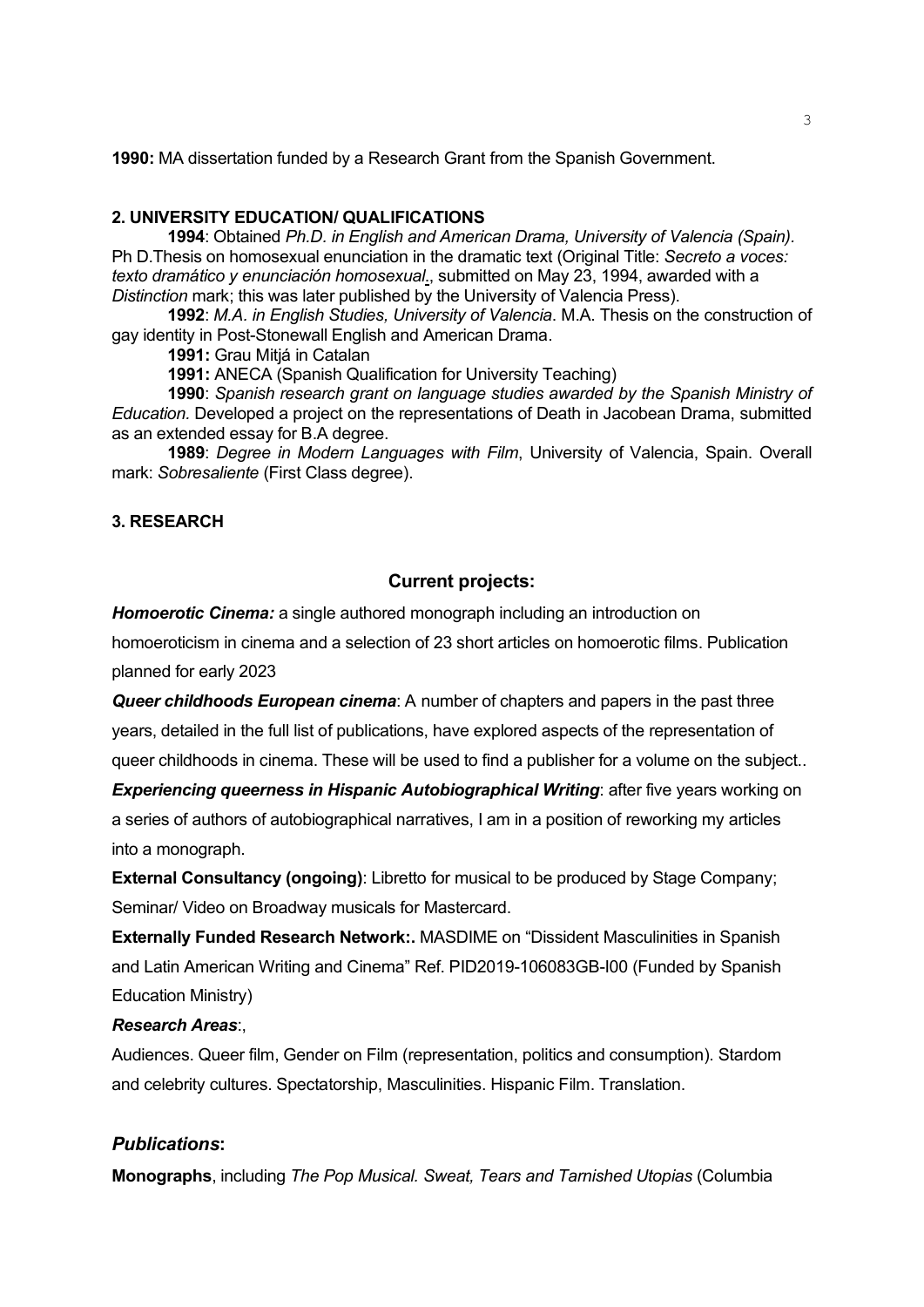University Press), *Crónica de un devenir* (on queer cultural history), *Historical Dictionary of Spanish Cinema*, an essay on Spanish Twentieth Century Theatre (*De silencios y espejos*), a wide ranging history of manifestations of homosexuality in Spanish culture, *De Sodoma a Chueca: Una historia cultural de la homosexualidad en España, 1915-1990)* (AHRB-funded), a volume on gay spectatorship, *Miradas insumisas* (AHRC-funded) and an edited volume on Iberian Cinemas, *24 Frames: Spain and Portugal*.

ii) Several articles on Almodóvar published as chapters and in refereed journals, other articles on Lorca on film, Zulueta, Eduardo Mendicutti, Terenci Moix, Agustín Gómez Arcos, Eduardo Blanco Amor, Ventura Pons, Manuel Puig, and La movida. Also edited an issue of Spanish film journal *Archivos de la Filmoteca*. Proposal of BFI essay on Pedro Almodóvar's *Bad Education*. Currently working on Spanish film and TV stars. Recently published: an essay on Mario Casas in a volume on Spanish film performance and an essay on Jane Fonda's "third act" on stardom and aging..

**iii)** Two editions, including translation and critical apparatus, for Spanish academic publishers Cátedra, of works by Edward Albee and Oscar Wilde. Currently working on translation and critical edition of Webster's *The Duchess of Malfi*.

**iv)** A dictionary of queer culture that combined research on homosexual cultures and divulgation, and have been editor for the Spanish section for a similar project published in 2001 by Routledge (*Who's Who in Lesbian and Gay History*).

**v)** A number of articles on queer representations and experience in Spanish culture, Spanish cinema and theatre (Lorca, Cifesa epics) and theory and practice of translation, published in Spanish and British academic journals (including *Bulletin of Hispanic Studies*, *Journal of Spanish Cultural Studies*, *Archipiélago*, *Archivos de la Filmoteca* and *Tesserae*), as well as in edited volumes (including *Spanish Popular Cinema*, MUP; *Constraints and Creativity*, St Jerome´s Press; *Contemporary Spanish Cultural Studies*, Arnold; and *Spaces in European Cinema*, Intellect; *The Translator as Writer*).

**v)** First novel, *Londres para corazones despistados,* published in 2005. Second novel, *Como la tentación*, awarded III Terenci Moix prize for fiction. Published 2007

**(For a full list of publications, see Appendix II)**

#### **4.** *Other research-related activities***:**

*a) Papers and seminars* on topics within my research areas in a wide range of fora, including international conferences in New York, Mexico City, Lyon, Salamanca and Cuenca and seminars in Bryn Mawr, Barnard, Madrid, Barcelona and Murcia **(See Appendix III)**. **b) Member** of two international research networks currently applying for external funding to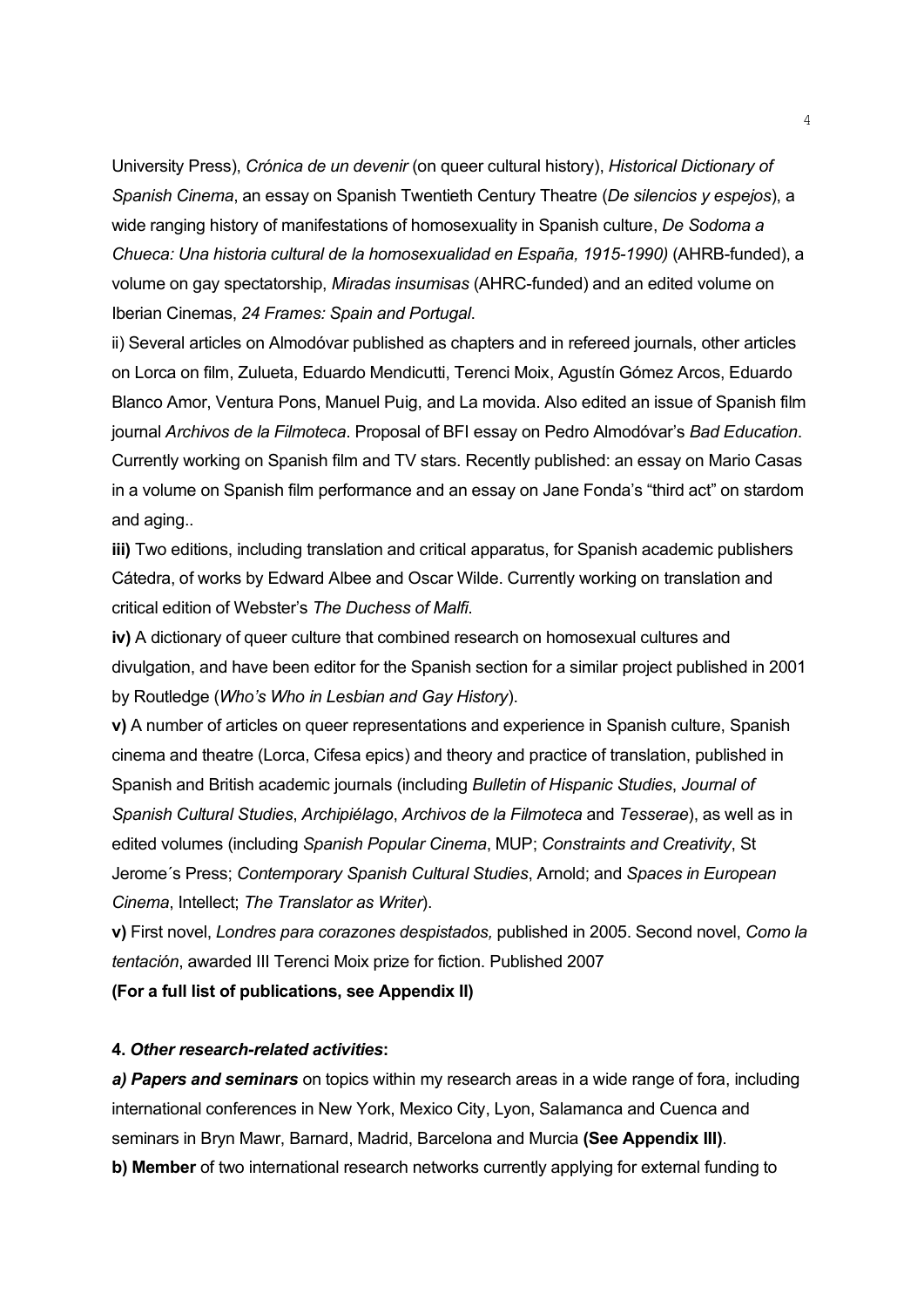develop publication and research exchanges.

*c) Reader for several Spanish publishers. A number of talks and book launches.*

**Contributions to Media:** Short editorial contributions published in *Diario 16, Lambda, Shangay and Zero*

*d) Various panels and advisorships on issues of homosexuality in Spain. Contribution to the academic conference programme at the Madrid Gay and Lesbian Film Festival*

*e) Member of editorial boards for Academic Journals*: *Reverso* and *New Cinemas*

**f) PhD Supervision:** Oxford Brookes University**,** Middlesex University. Mark De Valk: "The Cinema as Scaffold: Re-inscribing the Tortured body" (2011).

**g) PhD Examiner:** Eight PhD panels as external examiner, one at OBU as internal examiner

**h) External Examiner**: University of Surrey Roehampton, University of Salford, University of Bradford

**i) Reviewer** for *Bulletin of Hispanic Studies*, *Tesserae*, *Journal of Spanish Cultural Studies*, *Archivos de la Filmoteca*

**j) Conference Organizer**: for *Reviewing the Popular*, Oxford Brookes University,

November,2001 and *Historia cultural de la homosexualidad en España*, Universidad Autónoma de Madrid, Cursos del Escorial, Summer 2005

**k) Participation in Exchange Programme** with State University of New York. Sept 2007 and Universidad de Murcia, Spain, May 2012

**Languages Other than English**: Spanish and Catalan (native speaker), French (only fluent in reading, limited understanding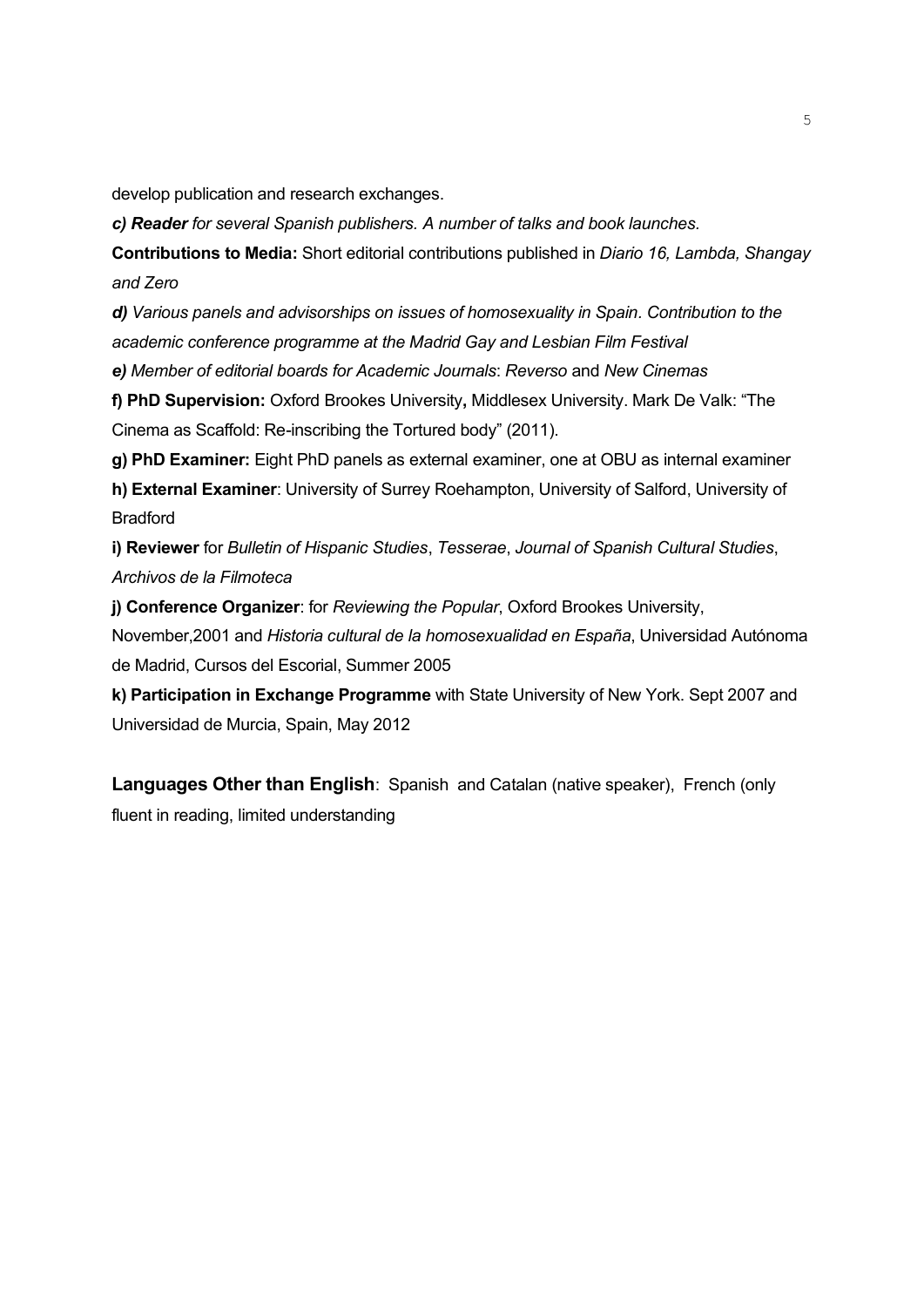## **APPENDIX I**

### **EMPLOYMENT HISTORY WITH COURSES TAUGHT:**

#### **1. Main Appointments**

**Current post:**

**Reader in Spanish and Film Studies at Oxford Brookes University a) Teaching**:

## **a.1) Undergraduate.**

i) Course Leader for the following modules: *Approaches to Film* (including practical work) *Film Styles Stars and Audiences The Society of Contemporary Spain (1999-2002) Spanish Cinema (1999-2008) Imagining Latin America: Film and Literature (2000-2002) Key Issues in Film Studies (2007-2008) Hollywood and Europe (2006-2011) Representations of Gender in European Culture (1999-2007)*

ii) Contributions to the following modules: *European Cinema (*Eisenstein, Eastern European Cinema*) Popular Culture in Europe* (*Theories of Popular culture; Gender and Popular culture) Contemporary Spain*

**a.2) Postgraduate.** Contribution to MA programme on Research Methodologies on the following areas of expertise:

*i) Classical Hollywood Narrative (Module leader)*

*ii) Spanish Cinema*

*iii) Gender: writing and representation (Module leader)*

### **b) Other responsibilities**:

Head of the film unit (Head of Film, 2007-2008, Programme Lead 2012-2013 and Subject Coordinator 2013-2016)

Dissertation Coordinator (2002-2008)

Member of the School Research Committee and belong to the School Management Team (1999-2006, 2007-2008 and 2012-2014).

Coordinator Spanish return for the 2000 RAE.

Curriculum Development: I have contributed to the design of the new Undergraduate Programme in Film Studies and made contributions for the Spanish programme. Also set up Film strand in the English MA. Coordination of 2013 Film Studies Program Review

**2003 to date: Postgraduate teaching at Universitat Autónoma de Barcelona:** Film Analysis and Theory of Audiovisual Translation.

**1997-1999**: **Queen Sofía Research Fellow in Spanish Peninsular Literature** at Exeter College, Oxford.

In this period, I taught the following courses at the Taylor Institution, Oxford University:

- Spanish Cinema during the Transition
- Spanish Avant Garde Theatre
- Golden Age Spanish Drama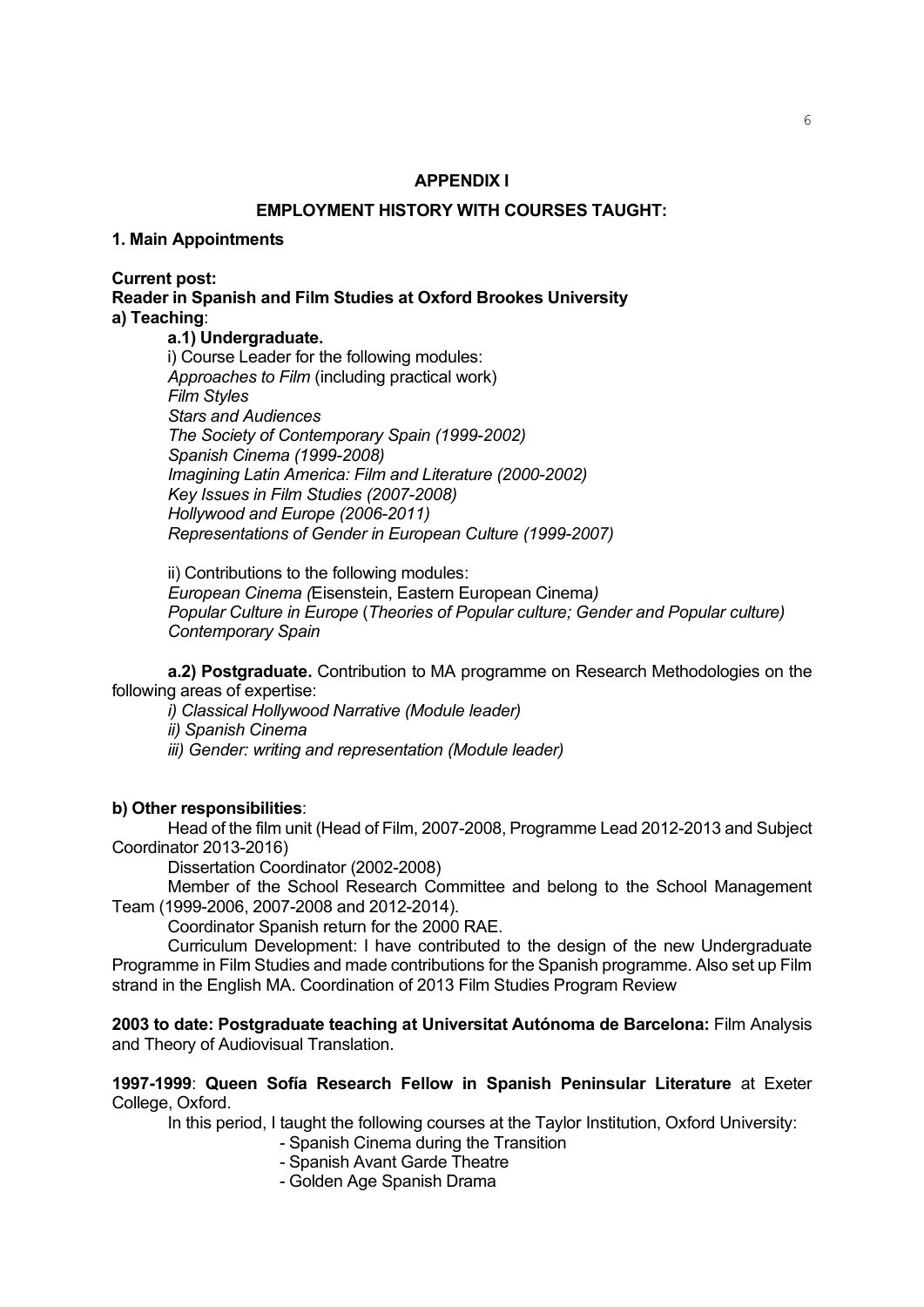## - The Theatre of Federco García Lorca

## **1995-1997** : **Lecturer**, Middlesex University, London. Promoted to *Senior Lecturer* in 1997.

## **Responsibilities:**

**a)** *Undergraduate Teaching*: *Spanish Language* (Levels taught: beginners and intermediate); *Spanish Contemporary Fiction*; *Advanced Translation Skills*; *Contemporary Spain*; *Iberian Cultural Transformations*

**b)** *Curriculum Development*: Contribution to the design of the new B.A. in Hispanic Studies with two modules: *An Introduction to Hispanic Literature* and *Spanish Cinema.*

**c)** *Post-Graduate teaching***:** Design and teaching of one module for *M.A. in Translation*. Teaching of one module; M*.A. Dissertation Supervision*

**d)** *Responsibilities in the Department*: *Assessment Tutor*; *Second Level Spanish Language Coordinator*. I was *Head of the Spanish department* and undertook the responsibilities of this post.

**1993-1995**: **University Lecturer** (by decree) in Spanish at Oxford University.

## **2. Other appointments and work experience**

**February 2017:** Taught a course of lectures on musical theatre at the Teatro Real, Madrid

**January 2012:** Organization of seminars on gay literature within the context of ACEC, Barcelona

**Summer 2006:** Radio film reviewer.

**Summer 2005:** Organizer of "Curso de verano del Escorial" a series of seminars and lectures on the history of Spanish homosexualities.

**1992-1993**: *Lecturer in* EFL-ESP (English for Specifical Purposes) at the Universitat Jaume I (Castellón, Spain). Taught English grammar and English for specifical purposes (Business English, English for Law students).

**1990-1992**: *Lector in Spanish* at St Catherine's College, Oxford. Subjects taught: Spanish Grammar, Translation and Conversation Classes (first and second year students, mostly post-A-Level). Organized intensive courses as preparation for the Oxford University Preliminary Examinations in Spanish, and took part in two intensive courses for finalists.

**February 1991**: Acted as Spanish *appraiser* for the selection of candidates for the EEC School for translation studies

**January-March 1990**: *Interpreter and assistant director* to Mr Edward Wilson of the National Youth Theatre of Great Britain in his Spain's *Instituto Shakespeare* production of *Macbeth*, subsidised by the Valencian autonomous government.

**April-May 1990**: Worked as *personal interpreter* (English/Spanish) for some members of the company in the production of the play *Maquillaje*, directed by Koichi Kimura which took place at Valencia's regional subsidised theatre (*Teatro Rialto*) a one-woman show performed by Nuria Espert which subsequently toured Spain.

**May 1990**: *Production assistant* during the Spanish tour of the National Youth Theatre's *Blood Wedding*, by Lorca, directed by Edward Wilson, and performed at Valencia's *Teatro Principal.*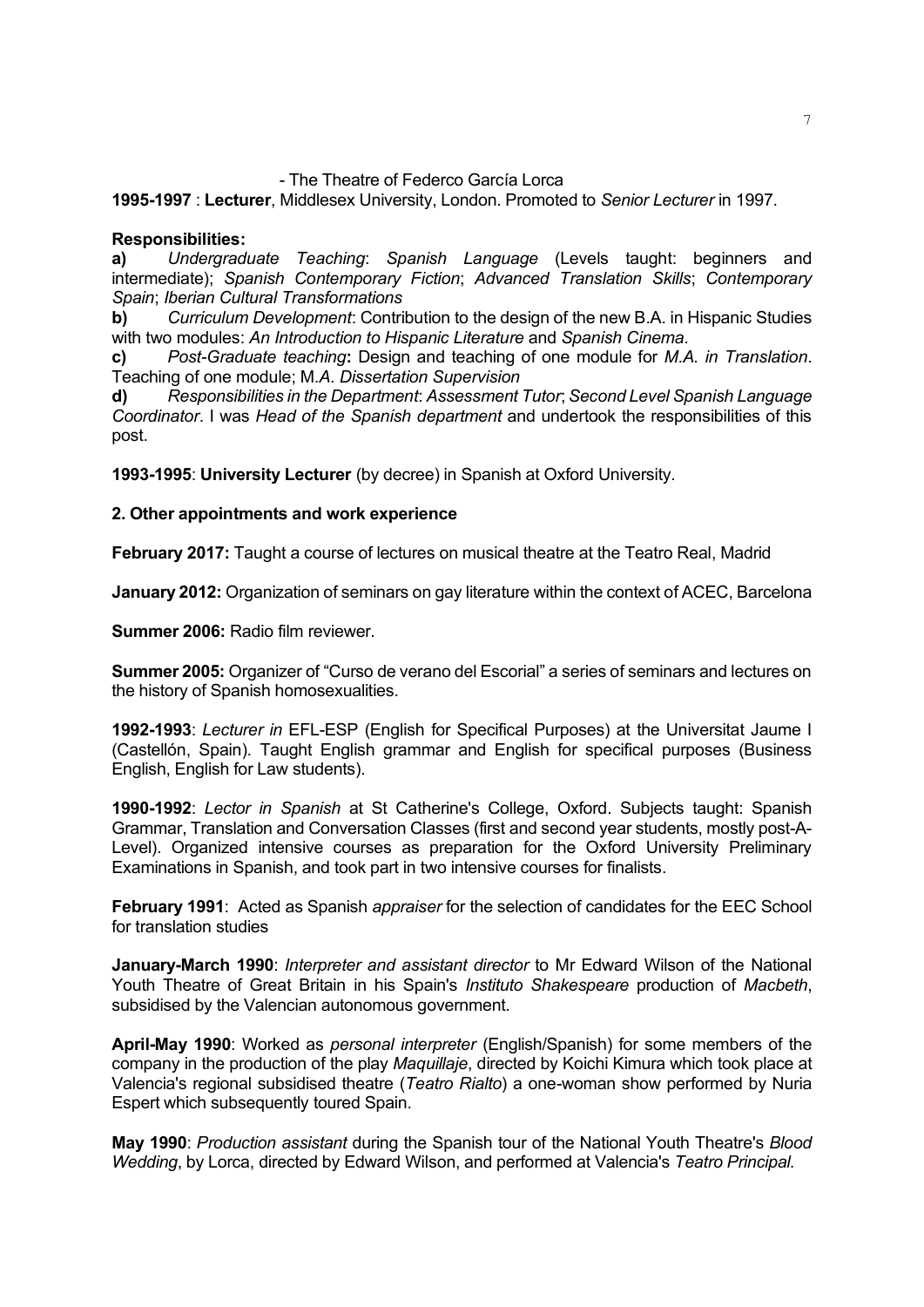**September 1990**: *Company interpreter* for the English tour of the Spanish Instituto Shakespeare's production of Macbeth, directed by Edward Wilson. **1987-1989**: Taught English at the Oxford Centre Language School (Valencia)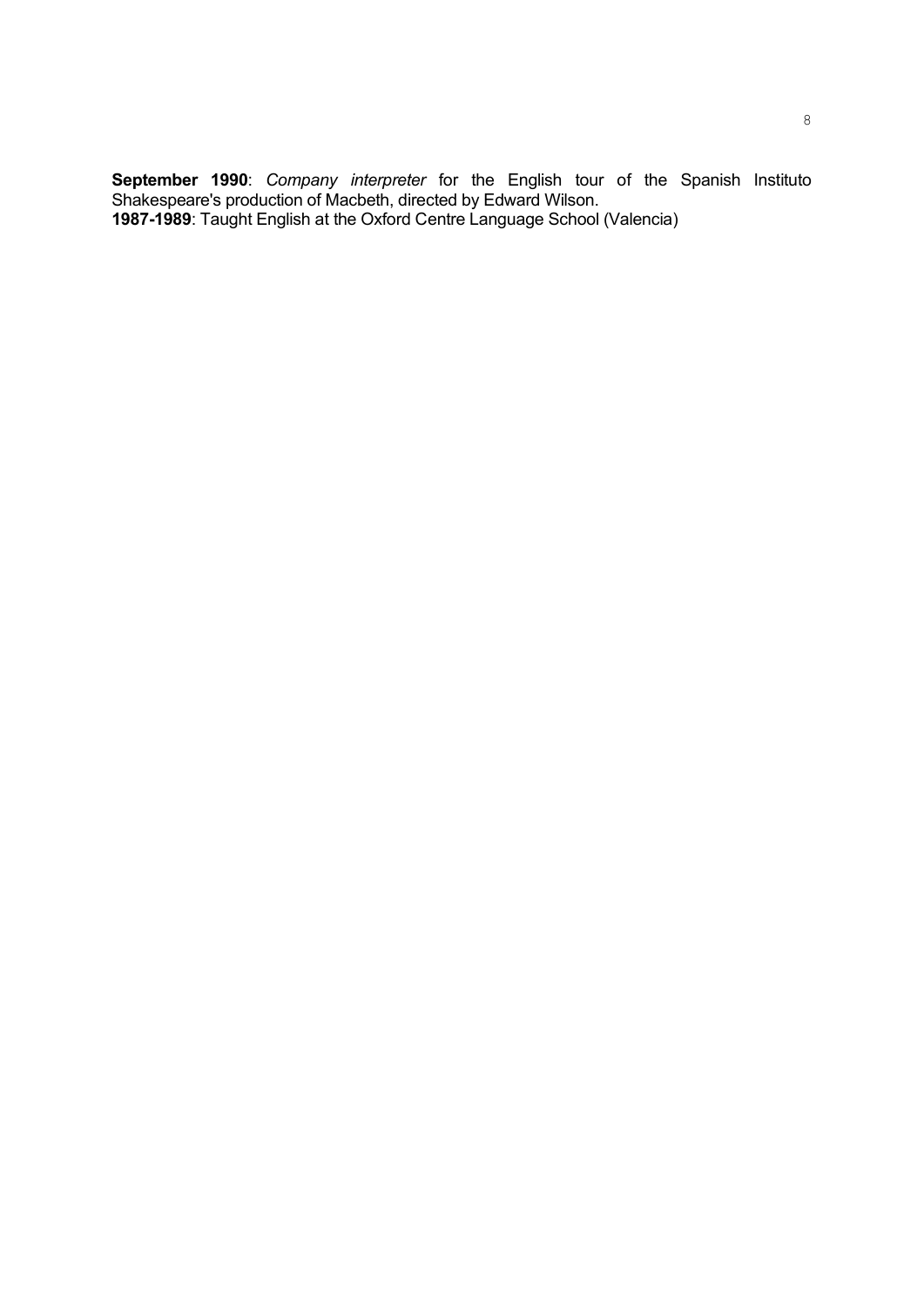## **APPENDIX II.**

## **LIST OF PUBLICATIONS**

## **1. BOOKS**

#### **Current project:** *Homoerotic cinema in 23 films* **(to be published early 2023)**

Also, published work will allow me to send a proposal for publication on **"**The Queer Child in Spanish Autobiographical Writing and Cinema", based on published research outputs of the past two years on Terenci Moix, Eduardo Mendicutti, Manuel Puig, Agustín Gómez Arcos, Eduardo Blanco Amor and Pedro Almodóvar.

**2021** *The Pop Musical: Sweat, Tears and Tarnished Utopias*. New York: Columbia University Press

**2021**: *Crónica de un devenir: tiempo, experiencia, generaciones.* Madrid: Egales

**2010:** *Historical Dictionary of Spanish Cinema.* New Jersey: Scarecrow Press. ISBN: 0810873753, 9780810873759 (updated second edition published in 2019)

**2008**: AHRC-funded project on gay spectatorship, *Miradas insumisas*, Madrid: Egales ISBN 8488052510, 9788488052513

**2005:** *24 Frames: Spain and Portugal* (as editor), London, Wallflower Press ISBN 1- 904764-44-4

**2004**: *De Sodoma a Chueca: historia cultural de la homosexualidad en España 1914- 1990*, Madrid, Egales ISBN 8495346656, 9788495346650

**2003**: Translation and critical edition with notes and introduction of two plays by Oscar Wilde: Wilde, Oscar, *El abanico de Lady Windermere*. *La importancia de llamarse Ernest*, Madrid, Cátedra, 2002 *ISBN 8437620597, 9788437620596*

**1999**: *Para entendernos. Diccionario de cultura homosexual, gay y lésbica*, Barcelona, Libros de la Tempestad, 1999 (ISBN: 84-7948-038-6), 777 pp.

**1997**: A critical edition and translation of Edward Albee's *Who's Afraid of Virginia Woolf?: ¿Quién teme a Virginia Woolf?,* Cátedra, Madrid. (ISBN: 84-376-1507-0)

**1996**: *De silencios y espejos. Hacia una estética del teatro español contemporáneo*, Valencia, Servicio de Publicaciones Universidad de Valencia. (ISBN: 84-370-2688-1), 392 pp.

**1995**: *Secreto a voces: Homosexualidad y texto teatral*, Valencia, Servicio de Publicaciones de la Universidad de Valencia, 1994 (ISBN: 84-370-1740-8).

**1994:** *¿Alguien se atreve a decir su nombre? Enunciación homosexual y la estructura del armario en el texto dramático*, Valencia, Departamento de Publicaciones de la Universidad de Valencia, 1994 (ISBN: 84-370-1710-6).

### **2**. **Journal Editorships**

**2006** Editor of special issue on Homosexuality and film (*La mirada homosexual*) for journal *Archivos de la Filmoteca*. I edited the volume, wrote the introduction and a contribution on homosexual characters in Spanish cinema.

#### **3. Articles and Book Chapters**

### **In press / Future publications:**

*"Futuridad después de la guerra: infancias queer en Pa negre, de Agustí Villaronga"* for a volumen on representation of queerness in XXIst century Hispanic film and literature. To be published Egales, Madrid, early 2019.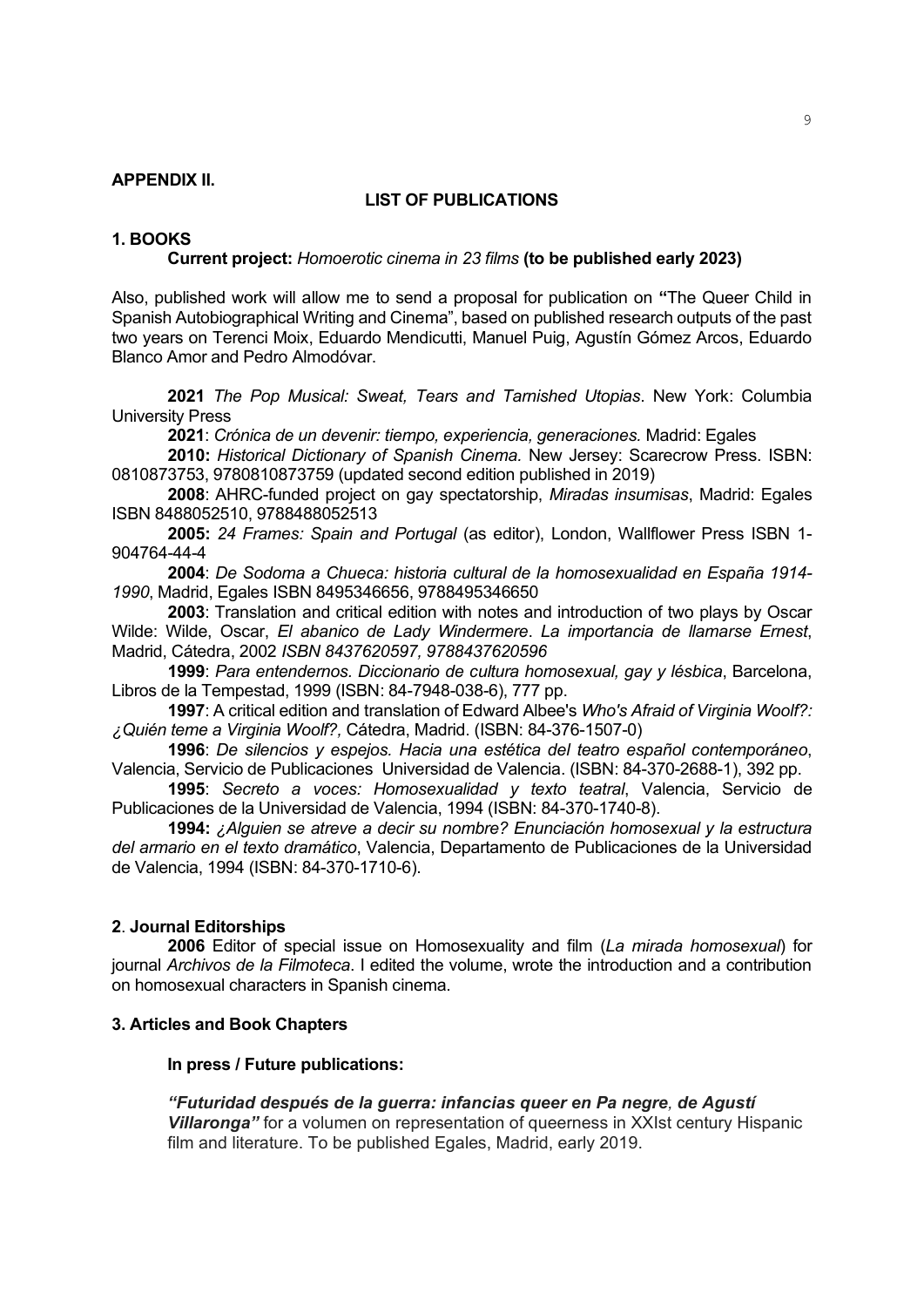**"Abuelita cañón: Jane Fonda y la pedagogía sobre la vejez femenina"** submitted for a project on representations of aging in the cinema, coordinated by Barbara Zecchi and Raquel Medina. This project will be developed in 2019 and will include a conference and an edited volume

**2021 "Engaged Detachment: Camp and Homosexual Subjectivity"** in Estudios LGBTIQ+, Comunicación y Cultura Vol. 1 Núm. 1: Dossier monográfico: Repensar lo camp, investigar lo queer

**2019 "Territorializar la marginalidad: el discurso del cine quinqui" in** *Fiestas, memorias y archivos. Política sexual disidente y resistencias cotidianas en España en los años setenta*. ISBN 978-84-949929-5-7 EAN 9788494992957 Chapter part of the HERA funded CRUSEV project.

**2019 "Loving Hating Jane Fonda: the star as activist, Act three"** for Where's the Star, a special issue of *Celebrity Studies* edited by Martin Shingler and Lindsay Steenberg.

**2018: "Dos infancias góticas: el niño queer en** *El palomo cojo* **de Eduardo Mendicutti y** *El cordero carnívoro* **de Agustín Gómez Arcos",** *Sexualidades minoritarias en España y Latinoamérica* (Dieter Ingeshay, ed.). Peter Lang.

**2018: "Retrato de dos artistas en transición: Ocaña visto por Ventura Pons"** to be published in volume *Ocaña Voces ecos y distorsiones* (Rafael Mérida, ed, Editorial Bellaterra). ISBN 978-84-7290-000-0

**2017: "Queer uses of cinephilia in Moix' memoirs"**, InterAlia A journal of Queer Studies, special issue *Queer Perspectives in the Hispanic World*, edited by Rafael Mérida, Jorge Luis Peralta and Lukasz Smuga, Issue 12/2017, ISSN 1689-6637.

**2017:** *"Flappers, cupletistas, torch singers: mujeres y escenarios en la Era del*  Jazz", in Jacinto Guerrero: Amores y amoríos. Madrid: Fundación Jacinto Guerrero, ISBN 978-84-697-2861-1

**2017**: **"La venganza del niño marica: cinefilia e inversión en La traición de Rita Hayworth"** in Jorge Luis Peralta and Jose Javier Maristany (eds) *Cuerpos Minados*, Buenos Aires: Editorial de la Universidad Nacional de La Plata, ISBN 978-987-4127- 19-8

**2016: "Becoming Mario: Performance and Persona adaptation in Mario Casas' Career** en Performance and Spanish Film, (Dean Allbritton, Alejandro Melero y Tom Whittaker, eds.) Manchester University Press

"

**2016**: "**La pastoral queer: homoerotismos rurales en el cine de la Transición."** En Jorge Luis Peralta y Rafael Mérida (eds.). *Masculinidades en la transición*, Madrid, Editorial Egales. This is a Translation of my 2014 article "Queer Pastoral."

**2016**: "**La importancia de llamarse Terenci: El niño queer en** *El peso de la paja***, de Terenci Moix",** en Rafael Mérida, ed., *Masculinidades disidentes,* Editorial Icaria, Barcelona**.**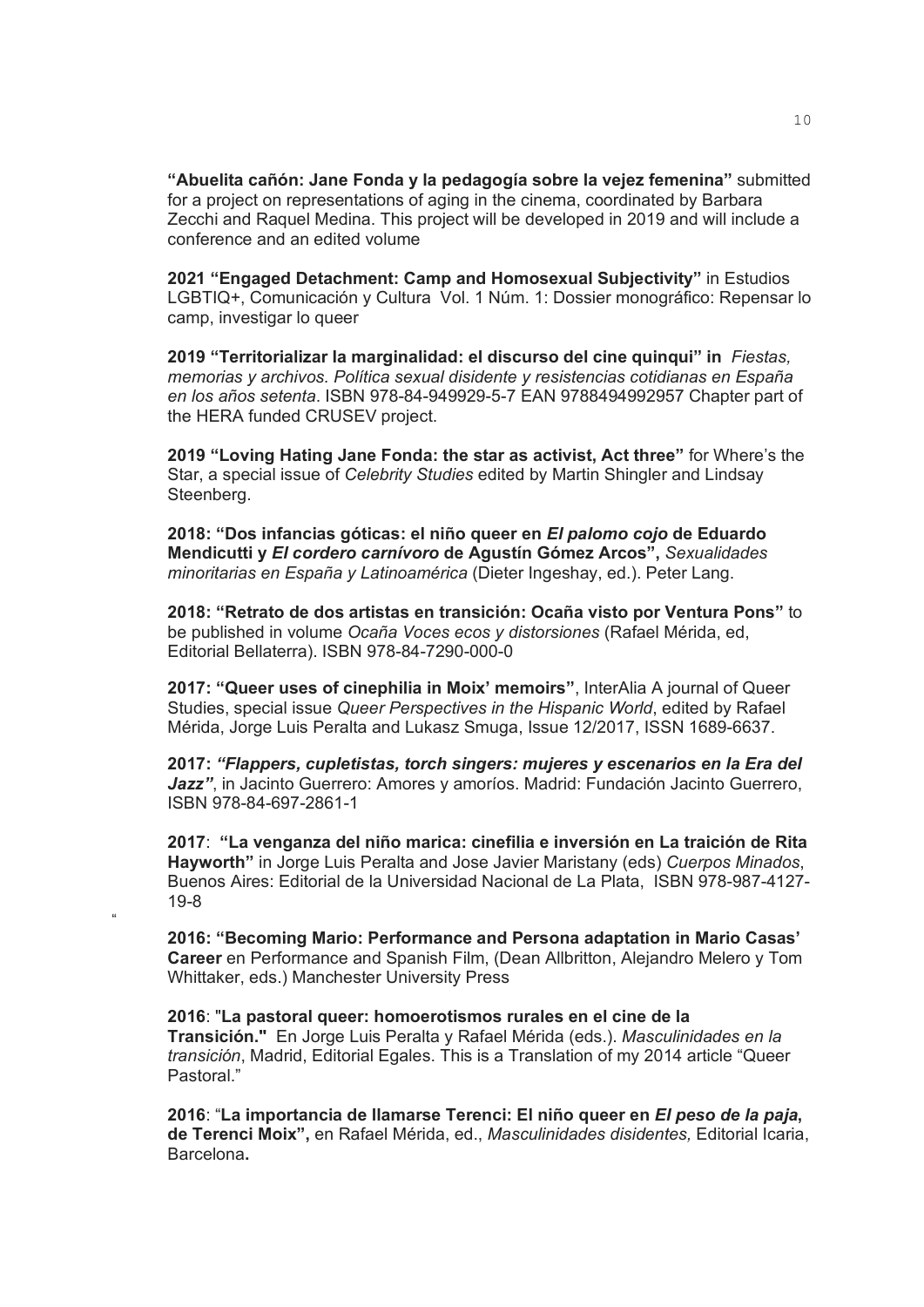**2015: "Mario Casas y el hombre depornosexual: la espectacularización erótica del cuerpo masculino"** *Area Abierta*, Vol 15 n 1, ISSN 1578-8393

**2014:** "Queer pastoral: rural homoeroticism on film during the early years of the Spanish Transition", book chapter in *Spanish (LGT) Masculinities in Transition*, Peter Lang.

**2014**: "The Dark Heart of the Movida: Vampire Fantasies in Iván Zulueta's Arrebato", published in *Toward a Cultural Archive of La Movida. Back To the Future*, William J. Nichols and H. Rosi Song, eds, Fairleigh Dickinson University Press, Madison, Teaneck (a revised version of 2009 b, below)

**2013: "**Queer de ayer: Terenci Moix y el cultivo anti-identitario del yo homosexual" in Rafael Mérida Jiménez, ed., *Las minorías sexuales en España (1970-1995): discursos, textos y representaciones,* Icaria, Barcelona

**2013:** "A Life Imagined and Otherwise: Uses and limits of Autobiography in the films of Pedro Almodóvar", *A Companion to Pedro Almodóvar*, Blackwells (Marvin D'Lugo and Katherine Vernon, eds.)

**2013: "**Ocaña. retrat intermitent/ Ocaña. an intermittent portrait (Ventura Pons, 1977): the Mediterranean "movida" and the passing away of Francoist Barcelona", Chapter for a volume on Spanish Cinema edited by Maria Delgado and Robin Fiddian (MUP)

**2012: "**Hablar con otras voces: Cinefilia y cinefagia en dos novelas de Eduardo Mendicutti" in *Una ética de la libertad. La narrativa de Eduardo Mendicutti*, Visor, Madrid

**2012:** "¿Gay, queer, gender…? paradigmas críticos. el ejemplo de representación lésbica en las nuevas series televisivas" (Book chapter in *Nuevas subjetividades/ Sexualidades literarias*, Madrid, Egales

**2011: "**Hetero-*queer*: fluidez de género en las fantasías biográficas de Guy Maddin", Madrid, 8 y medio (pp. 226-239)

**2011:** "Nuevas perspectivas, nuevas cartografías: de los gay studies a la teoría queer" *Secuencias*, 34, pp.13-31 (Journal article)

**2011:** Poetas en el cine: paradigmas teóricos en dos narrativas biográficas. (*Little Ashes* y *El cónsul de Sodoma*.) *Revista Lectora*, 17/2011, Universidad de Barcelona.

**2011:** "I Feel Pretty": notas sobre el musical de Broadway y experiencia gay, en *Homoerotismos Literarios* (coord. Rodrigo Andrés), Icaria, Barcelona, pp. 171-194, ISBN: 978- 84-9888-311-4

**2009: "**Cinefilia camp y underground homosexual en *¿Qué he hecho yo para merecer esto!!"* in Roberto Cueto, ed., *Qué he hecho yo para merecer esto?!*, IVAM, Valencia.

**2009:** "The Dark Heart of the Movida: Vampire Fantasies in Iván Zulueta's Arrebato", Arizona Journal of Cultural Studies, Vol 13, pp.155-170, ISSN 1096-2492

**2008:** "Cinefilia camp y underground homosexual en ¿Qué he hecho yo para merecer esto!", ¿Qué he hecho yo para merecer esto!, editado por, ISBN: 978-84-482-5169-7

**2007:** "The Piano Player: Three Cinematic Approaches to Federico García Lorca", en *The Federico García Lorca Companion*, edited by Federico Bonaddio and Xon de Ros, Oxford University Press, 9781855661417.

**2007:** "¿Quién teme al intelectual gay? Sobre las dificultades para una reflexión gay en España", en *Primera plana. La construcción de una cultura queer en España*, editado por Juan Antonio Herrero Brasas, Egales, pp. 282-291, ISBN: 84-8805-26-X

**2007:** "La sensibilidad del público: normalización de las representaciones cinematográficas de la homosexualidad", *Orientaciones*, número 11

**2006:** "Being Wildean: A Dialogue on the Importance of Style in Translation", to be published in Susan Bassnet and Peter Bush, eds., *The Translator as Writer*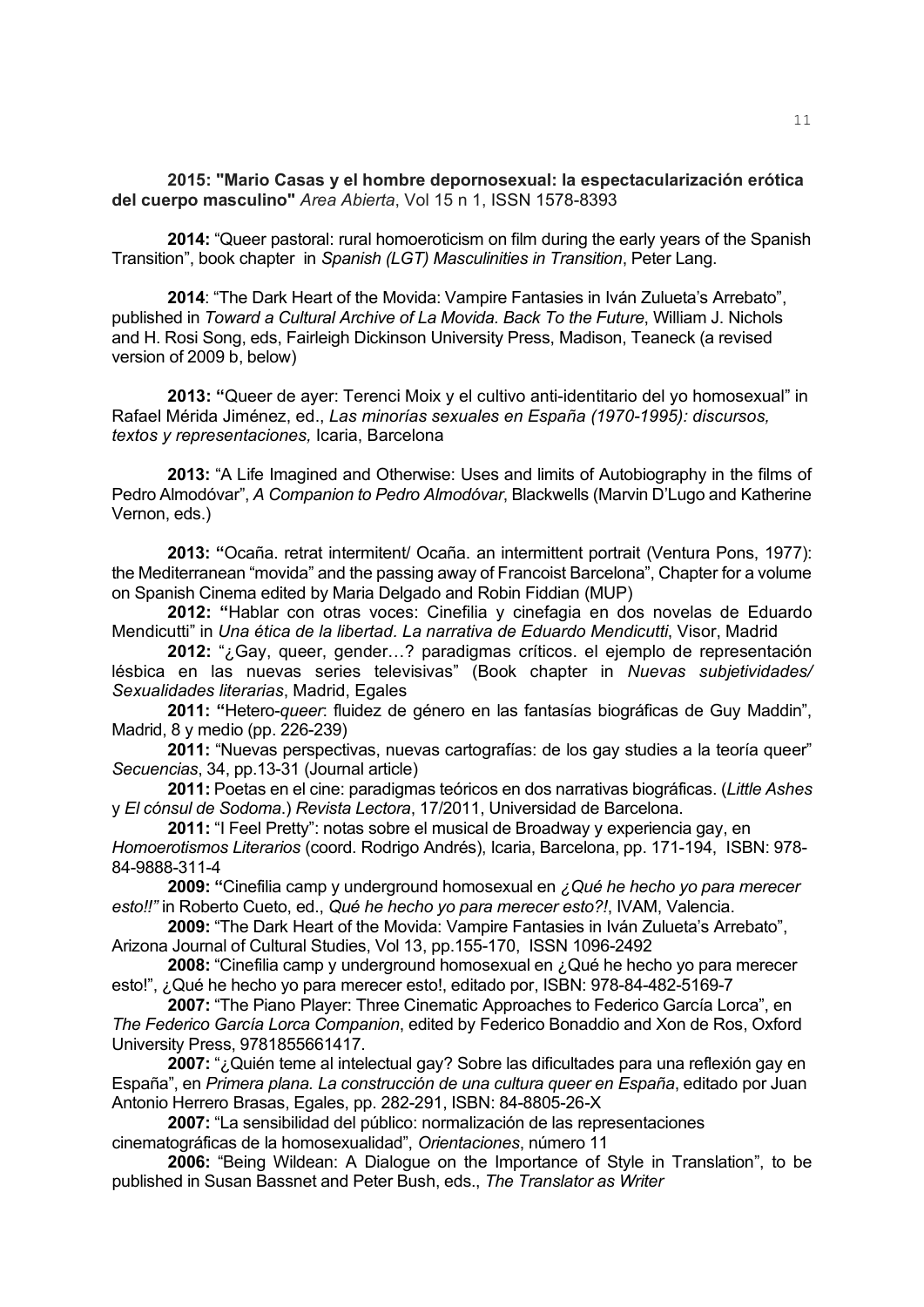**2005:** "La amenaza interior: homosexualidad y sentido de lo siniestro en el cine americano. Una genealogía", in *Lo Siniestro*, Universidad de Burgos

**2005:** "Con pluma: la tradición camp en la estética de Pedro Almodóvar" in *Almodóvar: el cine como pasión*, Universidad de Castilla La Mancha

**2005:** "La cultura gay ha muerto/ Viva la cultura gay" in journal *Archipiélago. Cuadernos de crítica de la cultura*, 67, November 2005

**2004**: "Spectacular Metaphors: the rhetoric of historical representation in CIFESA epics" in Andrew Willis and Antonio Lázaro (eds), *Spanish Popular Cinema*, Manchester University P.

**2004**: "After Wilde: Camp discourse in Hoyos and Retana", *Journal of Spanish Cultural Studies*, 5.1

**2004**: "Entre Sodoma y la Hélade: tradiciones homosexuales en la poesía de principios de siglo", en *Orientaciones,* número 6, Febrero 2004

**2003**: "Closets with a view: Sodom, Hellas and homosexual myth in Modernist writing", in Emily Salines and Raynalle Udris (eds.) *Intertextuality and Modernism in Contemporary Literature* , London, Philomel Press, 2003

**2001**: "Modernistas, dandis y pederastas: articulaciones de la homosexualidad en la Edad de Plata", *Tesserae. Journal of Iberian and Latin American Studies* , Vol 7, n 1, 2001

**2001**: *Senior Contributor* for Spanish entries in *Who's Who in Gay and Lesbian Culture*, Robert Aldrich and Garry Wotherspoon, eds., New York, Routledge, 2001.

**2001**: "*Que pase el público*: homosexualidad como 'performance' en El público de Federico García Lorca" in Ahmed Aberdache, Ana Monleón, Domingo Pujante and Juan Vicente Aliaga, (eds.) *Miradas sobre la sexualidad*, Valencia, 2001.

**2000**: "Los latinos lo hacemos mejor: la homosexualidad mediterránea y sus mitos" in *Reverso*, issue 2, Madrid pp.59-73

**2000**: "Laws of Silence: homosexual identity and visibility in contemporary Spanish culture" in *Contemporary Spanish Cultural Studies*, Barry Jordan and Rikki Morgan-Tamosunas, eds., London, Arnold, 2000, pp.241-250

**2000**: "Transformations of the Urban Landscape in Spanish Film Noir", published in the volume *Spaces in European Cinema*, Myrto Konstantarakos, ed., Exeter, Intellect, ISBN: 1- 84150-004-6, (pp.124-137)

**2000**: "Constructions of Masculinity in the Narratives of Mundonovismo", published in the volume *Identity and Discursive Practices*, Francisco Domínguez, ed., Bern, Peter Lang, 2000, ISBN: 3-906763-67-6, pp.251-266

**1999**: "Pushing the Limits of Faithfulness: A case for Gay Translation", published in the volume, Michael Holman and Jean Boase-Beier (eds.), *The Practices of Literary Translation,* Manchester, St Jerome, ISBN: 1-900650-19-3, pp. 109-124

**1999**: "Al cine por razón de estado: estética y política en *Alba de América*", in *Bulletin of Hispanic Studies*, LXXVI, 1, ISSN 0007-490X (pp.124-138)

**1997**: "De lo patológico a lo político. La articulación de la identidad gay en el teatro homosexual", published in *Conciencia de un singular deseo*, a collective volume edited by Xosé M. Buxán, Barcelona, Laertes, 1997 (ISBN: 84- 7584 -298- 4).

**1993**: "Esta noche... Sida. Tratamiento del sida en prensa y televisión en España". Published in the volume *De amor y rabia. Acerca del Arte y el Sida*, edited by J.V. Aliaga and J.M. Cortés, Servicio de Publicaciones de la Universidad Politécnica de Valencia, 1993 (ISBN: 84-7721-222-8).

**1993:** "El sida es vuestro/ el sida es nuestro. Apropiaciones discursivas del sida"*.* Published in the volume *De amor y rabia* (as above).

#### **4. Publications in non refereed journals**:

**2018**: Programme Notes for Teatro Real (Madrid) production of *Street Scene* **2018** Two web articles for magazine Shangay: **"Tras los Oscar, balance del cine**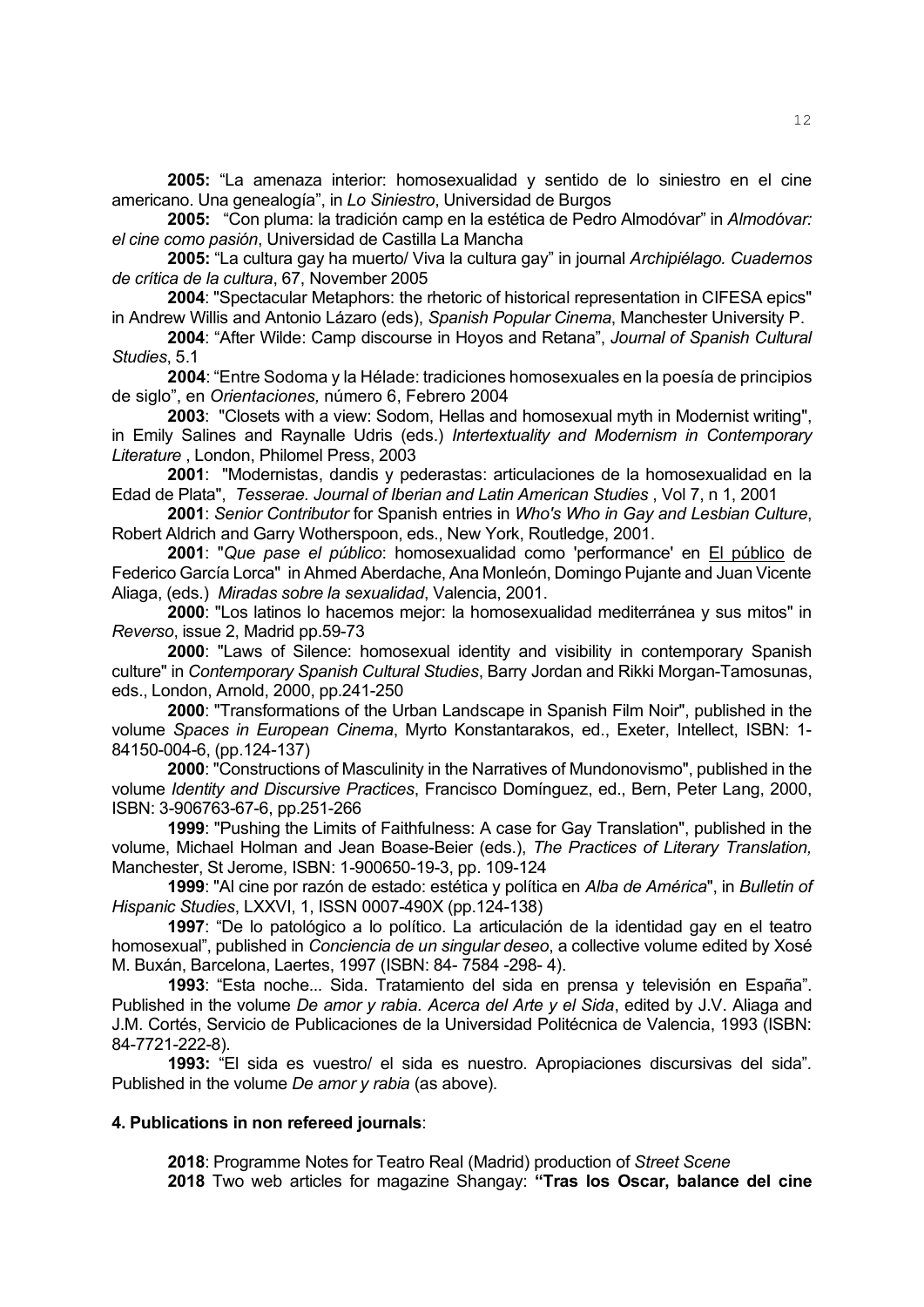**queer"** [\(https://shangay.com/2018/03/08/tras-los-oscar-el-balance-del-cine-queer/\)](https://shangay.com/2018/03/08/tras-los-oscar-el-balance-del-cine-queer/) and **"Call Me By Your Name y el helenismo: fantasias efébicas en la era Grindr"**  (https://shangay.com/2018/02/28/call-me-by-your-name-y-el-helenismo-fantasias-efebicas-enla-era-grindr/)

**2018**: A web article for magazine Apoyo Positivo: "Dos o tres cosas sobre *Call Me By Your Name*",( https://apoyopositivo.org/blog/call-me-by-your-name/)

**2017:** Programme notes for Teatro de la Zarzuela (Madrid) production of *Le chanteur de Mexico*

**2017:** "Preface" to Martínez, Ramón (2017), *Lo nuestro sí es mundial*. Madrid: Egales

**2017:** Web article for Shangay magazine**: ¿Un Cannes marica ?**  (https://shangay.com/2017/05/30/un-cannes-marica/)

**2013:** "Broadway y Hollywood: simplemente amigos", article in Film magazine *Nosferatu*, special issue on Hollywood Musicals

**2013: "**Bob Fosse o el show business como *memento mori*", article in Spanish Film magazine *Nosferatu*, special issue on Hollywood musicals.

**2004**: "La importancia de *no* ser fiel: A propósito de una nueva traducción de Oscar Wilde", *Vasos Comunicantes,* Februrary 2004

**2002**: "Identidades homosexuales en el cine español", *Gesto*, números 0 y 1.

**1997**: "La tradición, la traducción y el tiempo: versiones del canon (el ejemplo de *Hamlet*)", *Donaire,* nº 8.

**1996**: "Identidad homosexual en *Hombres sin mujer*, de Carlos Montenegro", published in *Stylistica* (University of Seville, Spain), nº4, 1995-1996.

**1992**: *Sida y sentido*, in the supplement *Para mirar el Sida*. This article appeared first in the Spanish newspaper *Diario 16*, 1/12/92. Re-printed in the *De amor y rabia.* See above*.*

## **5. Research-related and professional activities:**

**2020:** Exhibition on Valencian counter culture between 1967-1992 for the Valencian Museum of Modern Art (IVAM) February 2020

**2018: External Advisor/ Consultant** for in-progress musical theatre project for Stage company, London

**2016: BFI Introduction to Screening** of Pedro Almodóvar's *La mala educación* (12 September)

**2016: Web article on "Literatura y experiencia (queer)"** published at Infolibre 15 July 2016

(http://www.infolibre.es/noticias/los\_diablos\_azules/2016/07/15/literatura\_experiencia\_queer\_5 2491\_1821.html)

**Reviewer for the following journals:** *Journal of Spanish Cultural Studies*, *Bulletin of Hispanic Studies*, *Tesserae*, *Archivos de la filmoteca*

**Member of the Editorial Board and Review Editor** for *New Cinema, Savoirs en prisme, EG, Revista Interdisciplinaria de Estudios de Género de El Colegio de México*

*Contributions to catalogue of Madrid Gay film Festival, 2005 and Visible: Madrid Arts festival.*

*Editorial contributions for journal Lambda, Barcelona*

### **5.** *Translator into Spanish of the following volumes***:**

*Las imágenes y las palabras. Arte y literatura*. Valencia. Instituto de la Juventud, 1992 (ISBN: 84-7890-864-1); *Mitificación del arte contemporáneo,* (Valencia: Instituto de la Juventud, 1991). (ISBN: 84-7890-423-9) *Arte conceptual revisado*, (Valencia: Publicaciones de la Universidad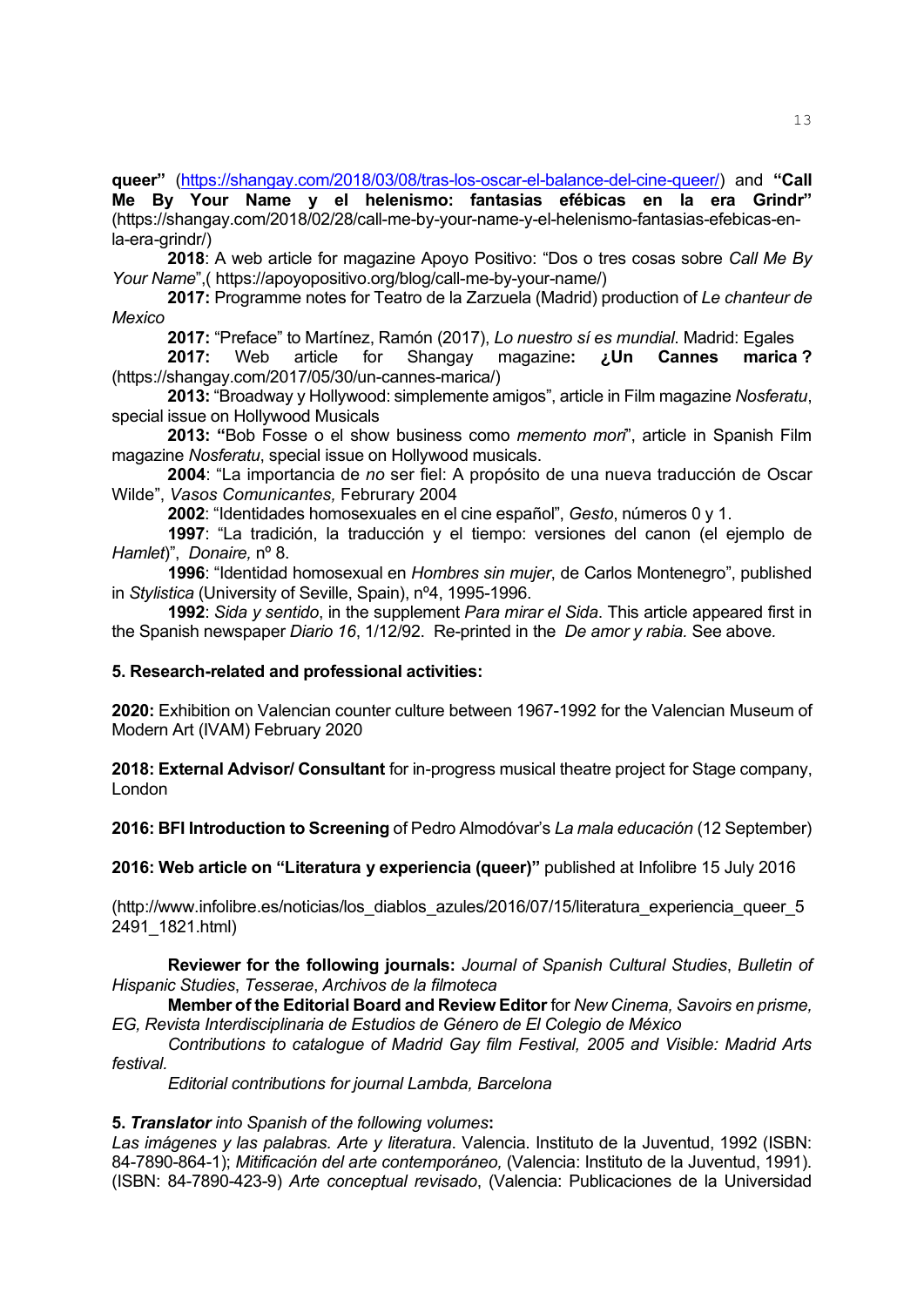Politécnica, 1990, (ISBN: 84-7721-108-6)) **2004:** *Oscar Wilde. A Life in Letters, 4th State, London*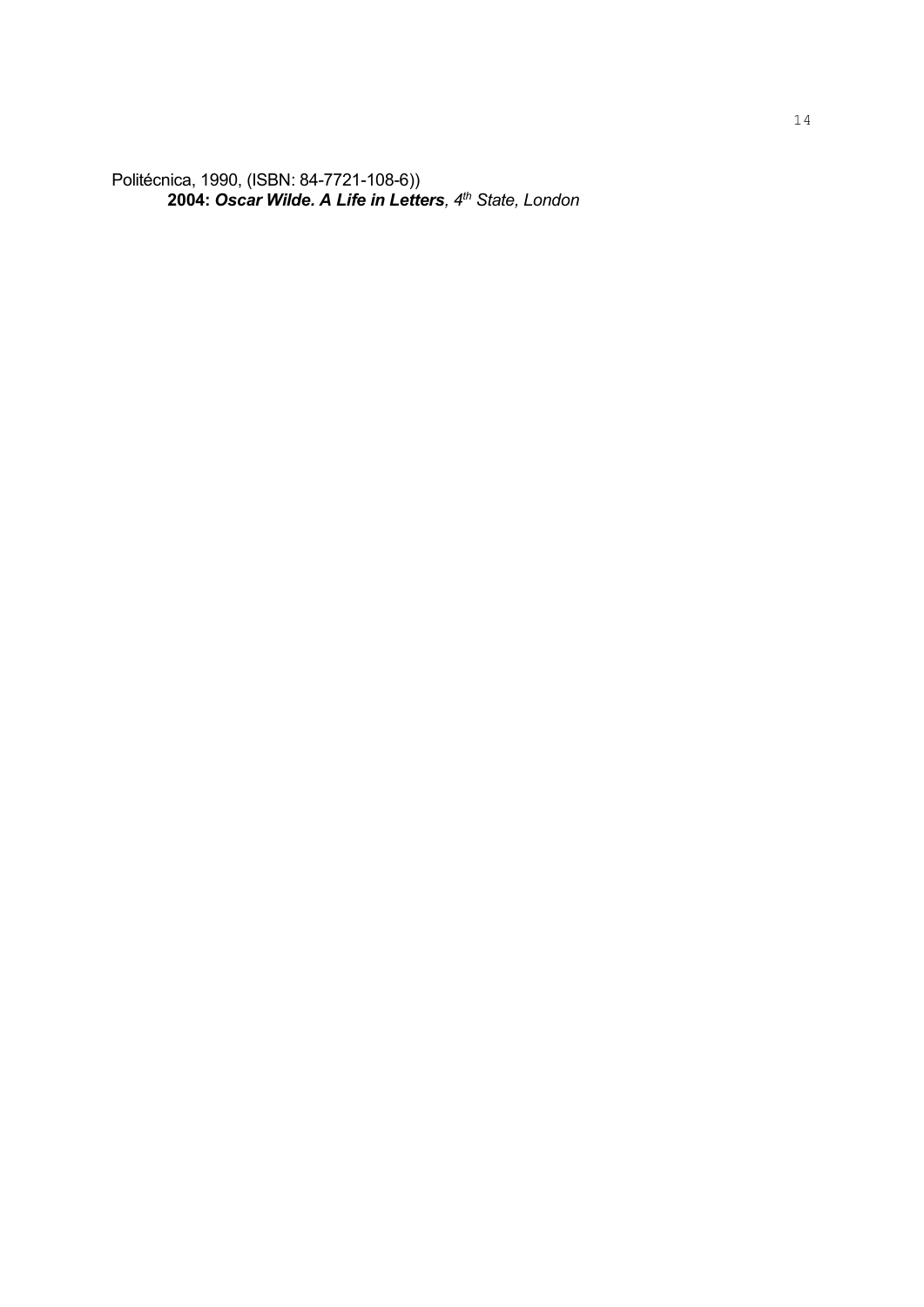# **APPENDIX III SEMINARS & PAPERS. CONFERENCES. OTHER PROFESSIONAL ACTIVITY**

## **1. Seminars & Papers given:**

## **2018:**

**Lecture: "El futuro, frustrado: Perspectivas sobre la infancia queer".** Valencian Museum of Modern Art (IVAM) Chair for Art Studies, 11 January 2018

Participation in panel on Musical Film with Paper "**Against Integration: Bursting into Song in Hollywood musicals of the 70s**" SCMS, Toronto 14-18 March

**Keynote Lecture: "Miradas queer sobre la infancia en el cine español"** for conference **Representación, educación y lucha contra la violencia de género**, organized by GECA at Universidad Complutense de Madrid, 18-20 April 2018

Lecture: **"Jerome Robbins y la danza en América"**. Seminar on art and contemporary Art, Universidad Autónoma de Madrid, Friday 9 March 2018

Post Graduate Seminar: **"El niño queer: experiencia y representaciones"**, Barnard College, Columbia University, New York City, Thursday 22 March 2018

Course of Lectures on American Musical Theatre: **De Weill a Sondheim: tradición e innovación en el teatro Musical Americano**, at Teatro Real, Madrid, 1-15 February 2018.

## **2017:**

**Lecture: "Libreto y partitura en el teatro musical de Kurt Weill:** *Dreigroschenoper, Street Scene, Lady in the Dark"* for the conference En las fronteras de la ópera, Teatro Real Madrid and Universidad Complutense de Madrid, 10-12 July 2018

**Lecture: "Mitologías queer: el niño cinéfilo y las divas tutelares".** International Conference Masculinidad, sexualidad y cultura en España y Latinoamérica, Universidad de Barcelona**,** 13- 14 December

Lecture: **"Pervirtiendo los clásicos: Hollywood y la mirada queer"** at the Permanent Seminar Institut Universitari de desenvolupament social i pau, Universitat Jaume I Castelló, 22 November

Lecture: **"Luis Mariano y Le chanteur de Mexico"**, 2 October, Teatro de la Zarzuela, Madrid.

## **2016:**

David Vilaseca Memorial Lecture at Royal Holloway University of London**, "Uses of Cinephilia in Terenci Moix' Memoirs"** (15 November)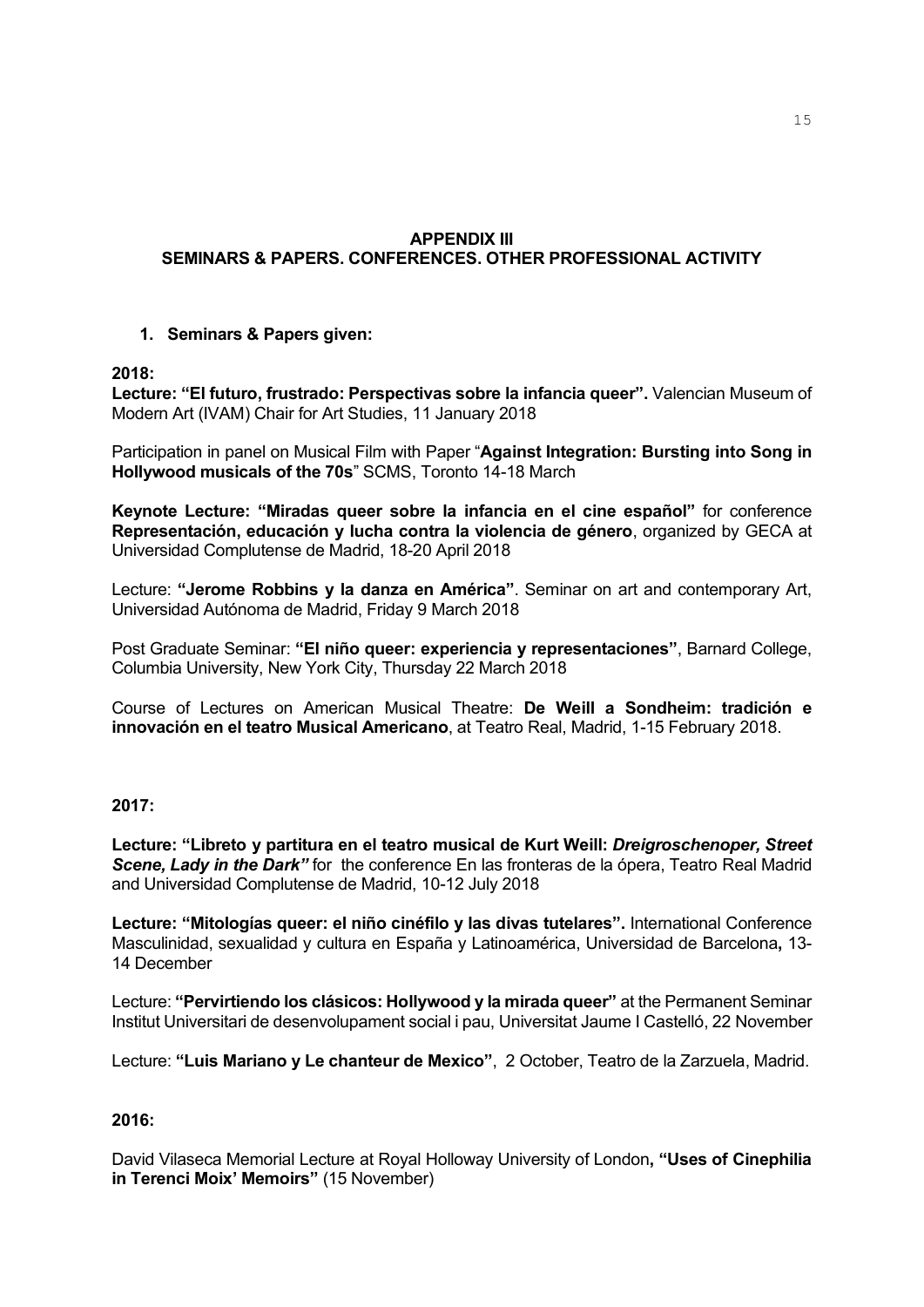Participation in BFI Study Day**: The Almodóvar Connection: Spanish Cinema, History and Memory** (Saturday 3 September)

"Cupletistas, flappers y torch singers: mujer y escena en los años 20" Annual Conference of the Fundación Jacinto Guerrero, Cuenca, 30 September- 1 October.

## **2015:**

"Queer Childhood and Oblique Perspectives: The construction of the queer child in the autobiographical narratives of Terencie Moix" in NACS Colloquium **North American Catalan Society,** Barcelona 30 June- 1 July 2015

**"**Bailando sobre el volcán: compositores judíos de Berlín a Broadway" in "El pacto estético en la opera", **Cursos de Verano 2015 Escorial** Universidad Complutense Madrid 6-10 July

**SCMS**, Montreal, paper "Bridging the Gap: Almodóvar At Home and Abroad" in panel **Rethinking Almodóvar's Cinema, the Legacies of Desire Unlimited**

## **2014:**

a) "El cine gay como problema: activismo, crítica, teoría" in Representaciones culturales de las sexualidades marginales en España, Lleida, 26-27 March

b) "El niño "diferente": La infancia queer en la narrativa de Blanco-Amor", Sexualidades transgresoras en las culturas y literaturas de España y Latinoamérica, Universidad Von Humboldt, Berlín, 3-5 July

c) "Sodomita, marica, homosexualidad, gay…: Oscar Wilde, teoría queer y la historia de la homosexualidad" Amor y Sexualidad en la historia, V congreso interdisciplinar de jóvenes historiadores, Universidad de Salamanca, 26-28 March

### **2013:**

**a)** "Esto no es Peyton Place: masculinidades en Friday Night Lights y otras narrativas corales", Workshop GECA, Representaciones de (nuevas) masculinidades 15 16 April.

b) "La pastoral queer: homoerotismos en el espacio rural en la cultura de la Transición" Sexualitats marginades i communitats imposibles, Universitat de Barcelona18-19 June

### **2012:**

"Escritura y experiencia gay en la obra de Terenci Moix y Eduardo Mendicutti", I Jornades de Literatura gai i Lesbica, Asociación de Traductores, Barcelona, 26 y 27 de enero.

"Cuerpos perversos: la significación de la homosexualidad masculina a través del cuerpo", III Workshop GECA, Universidad Complutense de Madrid, 8-10 mayo

## **2011:**

**"**Después de Ellen: paradigmas de representación lésbica en las series de televisión actuales", Centre Dona i Literatura, Universitat de Barcelona.

### **2010:**

"Censorship and Homosexuality in cinema", Summer courses at the Universidad de Castilla- La Mancha, Cuenca, 21-23 June 2010 "Al armario a regañadientes: pánico homosexual,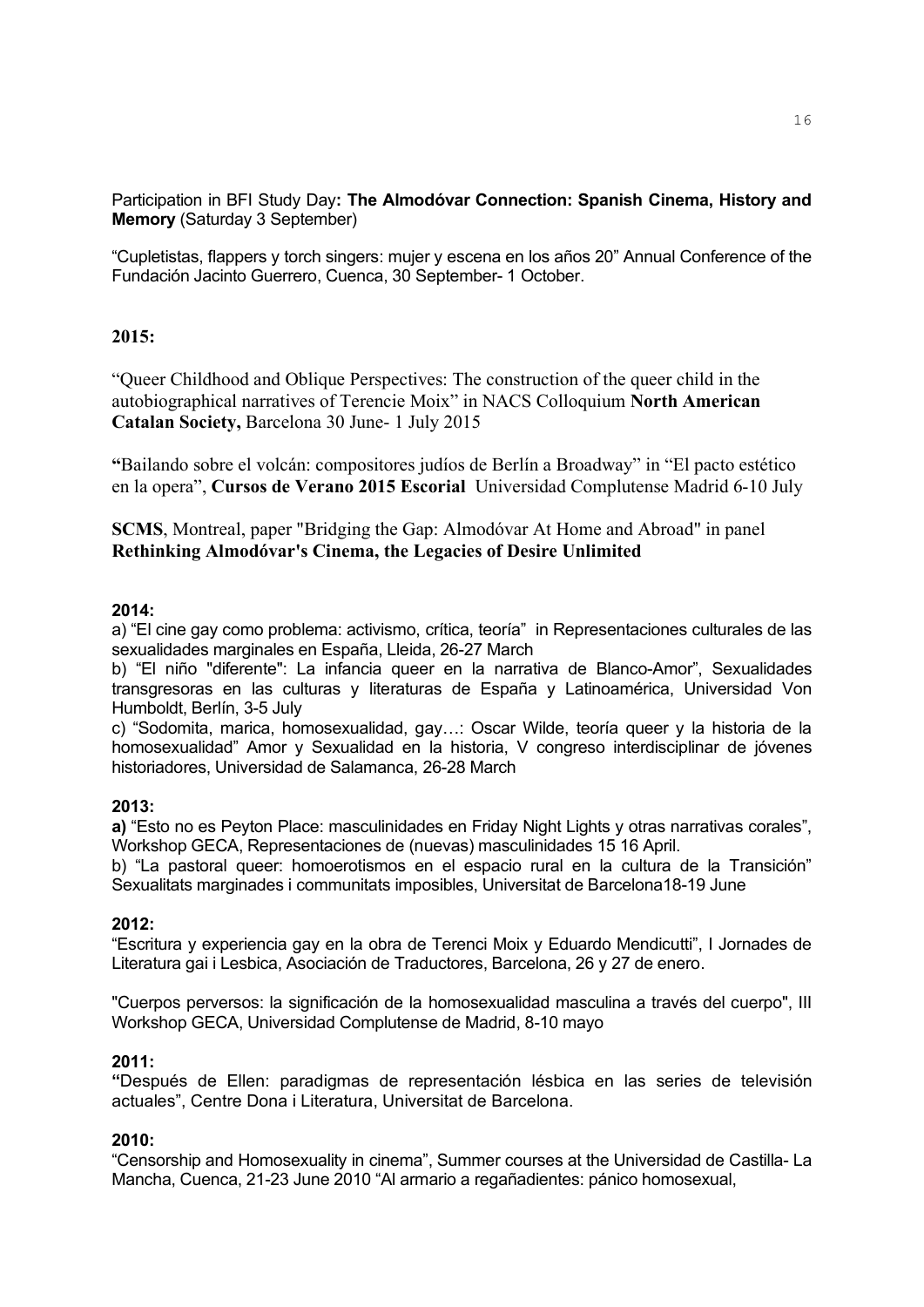reticencia crítica y discurso gay en el cine"

"¿Cultura gay?", Conference Desde el activismo LGBT a la teoría queer, UNAM, México I Jornades de Literatura gai i lesbica

## **2008:**

"The influence of the American Gay Avant Garde on Almodóvar's *What Have I Done to Deserve This?*, Filmoteca Valenciana, as part of a two day conference on Almodóvar's film. 6-8 May.

## **2007**

"Subcultural spectatorship and Gay Cinema", Postgraduate Seminar Universidad Complutense de Madrid, June 2007

### **2006:**

"Learning to be gay": The role of Film cultures in the transition from the Homosexual to the gay paradigms in Spain. Paper presented at the Memories of Modernity conference, New York City, 10 and 11 November.

"Yo no soy eso": gay identities and categories, for the conference "Historia de la homosexualidad", Barcelona, May 2006

## **2005:**

"Challenges in gay Spanish cultural history", Cursos de verano de la El Escorial (was course leader)

Seminar on homosexual character construction in Spanish Cinema for University of Kent Post Graduate seminar.

Seminar on "Aurora Bautista" at Star images seminar series University of Leeds.

### **2004:**

**"**Terenci Moix and camp culture during the Spanish Transition", 2004 MLA Conference in Philadelphia.

### **2003**

**a)** "Almodóvar y la estética de la tradición camp", 26-29 Noviembre, Congreso Internacional Pedro Almodóvar, University of Cuenca (Spain)

**b)** "La importancia de no ser fiel: Oscar Wilde y la traducción", 17-19 October**,** XI Congreso de Traducción Literaria, Tarazona, Spain

**2002 a)** "Alternatives to "gay identity" in Spanish Film of the Nineties" 25-27 june 2002, *World Cinemas Conference*, University of Leeds (paper)

**b)** "¿Etiqueta o espejismo? Usos y abusos de la homosexualidad como marco", *¿Hay (más) vida en los márgenes? Discursos desde los márgenes*, EACC, Castelló, Spain cultural'12-13 abril 2002 (paper at conference)

**c)** "Representation of homosexuality sobre representaciones de la homosexualidad en el cine español, 20 febrero 2002, *Royal Holloway. University of London* (Seminar)

### **2001**

**a)** "Sexualidad disidente y orientalismo en la narrativa de Paul Bowles", contribution to conference/ postgraduate course *Paul Bowles y el mestizaje cultural*, UIMP, Valencia, 17 September 2001 "Where (on earth) are Spanish Lesbians", at II WISPS Conference, IRS, Senate House, London, 30 June 2001 (Paper)

**b)** "Francoist historical epics: aesthetics and ideology", Forum of Iberian Studies, Oxford, 18 May, 2001 (Paper)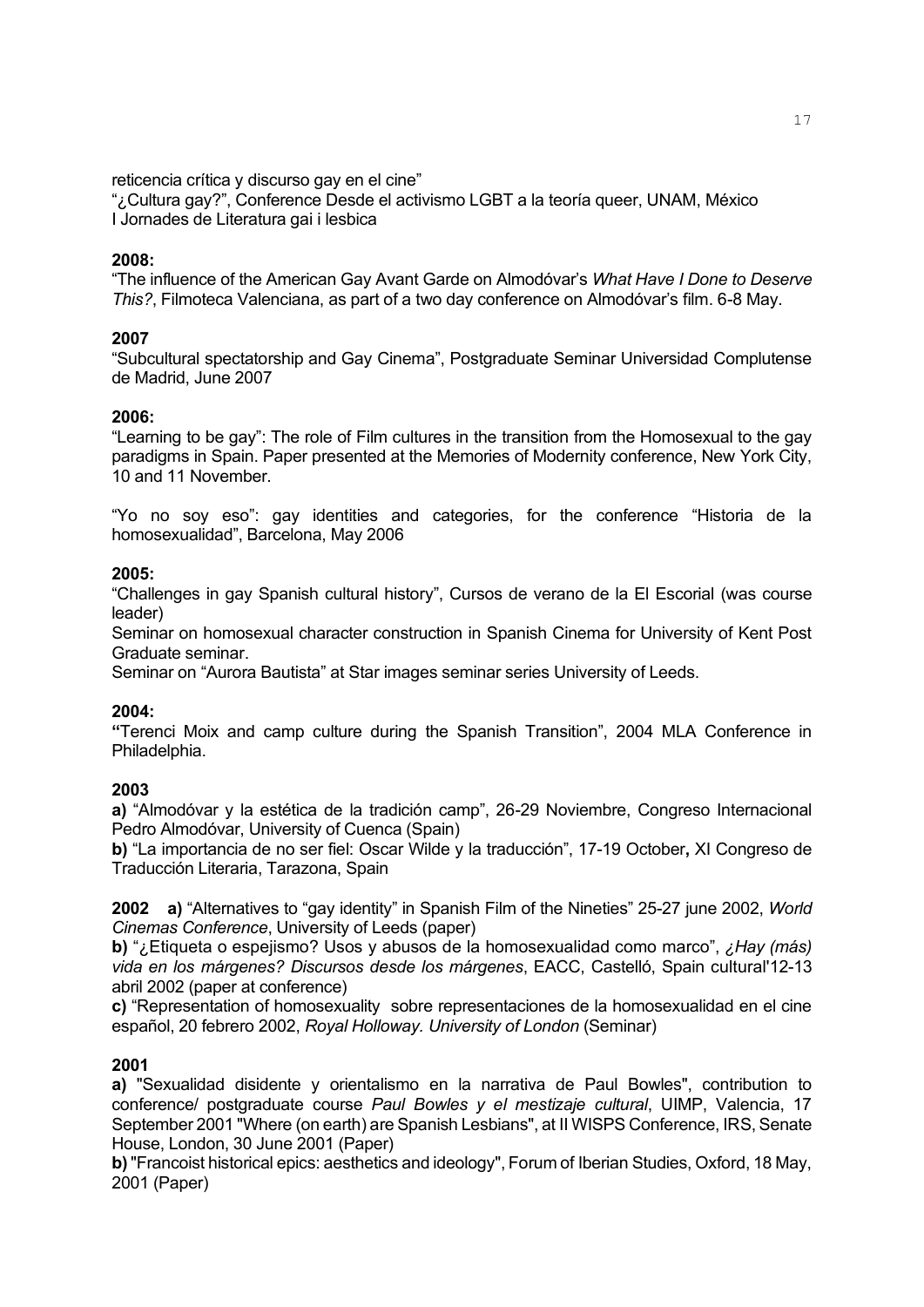## **2000**

**a)** "Reading homosexuality in Lorca", paper delivered at the AHGBI conference, University of Kent, Canterbury, 3-5 April 2000.

**b)** "*Que pase el público*: homosexualidad como 'performance' en *El público* de Federico García Lorca" at conference "Miradas sobre la sexualidad", Valencia, 29 Feb-3 March (paper)

**c)** "Metaphors of History: Historical epics in Spanish Francoist cinema", delivered at The Spectacular in European Popular Cinema conference, Warwick, 24-26 March 2000 (paper)

## **1999**

**a)** "¿Existe una cultura homosexual hispánica" funded by the Valencian Institute for Youth and delivered for the Valencian Gay and Lesbian Association, 12 December 1999 (Seminar)

**b)** "A boy's best friend: Images of Mothers in Spanish homosexual writing", delivered at Study Day "Perspectives on Parenting", Roehampton Institute, London, 4 December 1999 (seminar)

**c)** "Issues of translation and identity in Spanish homosexual culture", Paper delivered at conference on "Gender and Sexuality at the turn of the Century", Alcalá de Henares University, November 1999 (paper)

**d)** Two seminars on "Translation and Critical Theory" delivered at Middlesex University

"Representation of Aids on Spanish TV", delivered at *Cultura Popular* conference, Manchester, September 1999 (paper)

**e)** "Traducción teatral: teoría y práctica" *I Simposio sobre literatura inglesa y literaturas hispánicas*, (I Conference on English and Spanish literature), 21-23 de june 1999, Universidad Internacional Menéndez y Pelayo, Valencia. (paper)

**f)** "Mediterranean Homosexuality: Do we need need paradigms?" *The Second Bradford Conference on Hispanic Lesbian and Gay Experience*, University of Bradford. 7 May 1999: (paper)

# **1998**

**a)** "Gay Camp in Translation": *Third ITI International Colloquuium on Literary Translation*, University of Sheffield, 1-3 de September 1998 (paper)

**b)** "The Politics of Homosexual Identities in Spanish Cinema of the Transition" *Deviant Imaginings: Lesbian/Gay/Queer Film***,** University of Warwick, 23 may 1998, (paper)

**c)** "Womanhood as Symbol in the lyrical plays of the Machado brothers", paper given at the Postgraduate Spanish Seminar, Taylor Institution, Oxford University. February 1998 (paper)

**d)** "Dandyism, Modernism and Homosexual Identities in Early Twentieth Century Spain.", *Gay and Lesbian Voices in Hispanic Literature*, University of Bradford. 23 January 1998 (paper)

**e)** "Teaching theatrical translation", *Ecriture et traduction théâtrales*, Seneffe, Belgium2-4 January 1998.

## **1997**

**a)** "Al cine por razón de estado: estética y política en *Alba de América* (1951)", Spanish Cinema Conference, Taylor Institution, Oxford November 1997 (paper)

Conducted a seminar on cultural issues in translation at Binghamton, New York State University, United States.

**b)** "Constructions of masculinity in the narratives of mundonovismo (*Doña Bárbara* and *La vorágine*)", at conference organized by Centre for Research Hispanic Culture and Society, Middlesex University. 23 May 1997

**c)** "Representations of the City in Spanish 'Film Noir'", paper submitted for the conference *Cityscapes/ Landscapes*, launch of the Research Centre for Cinema, Middlesex University. 1 March 1997